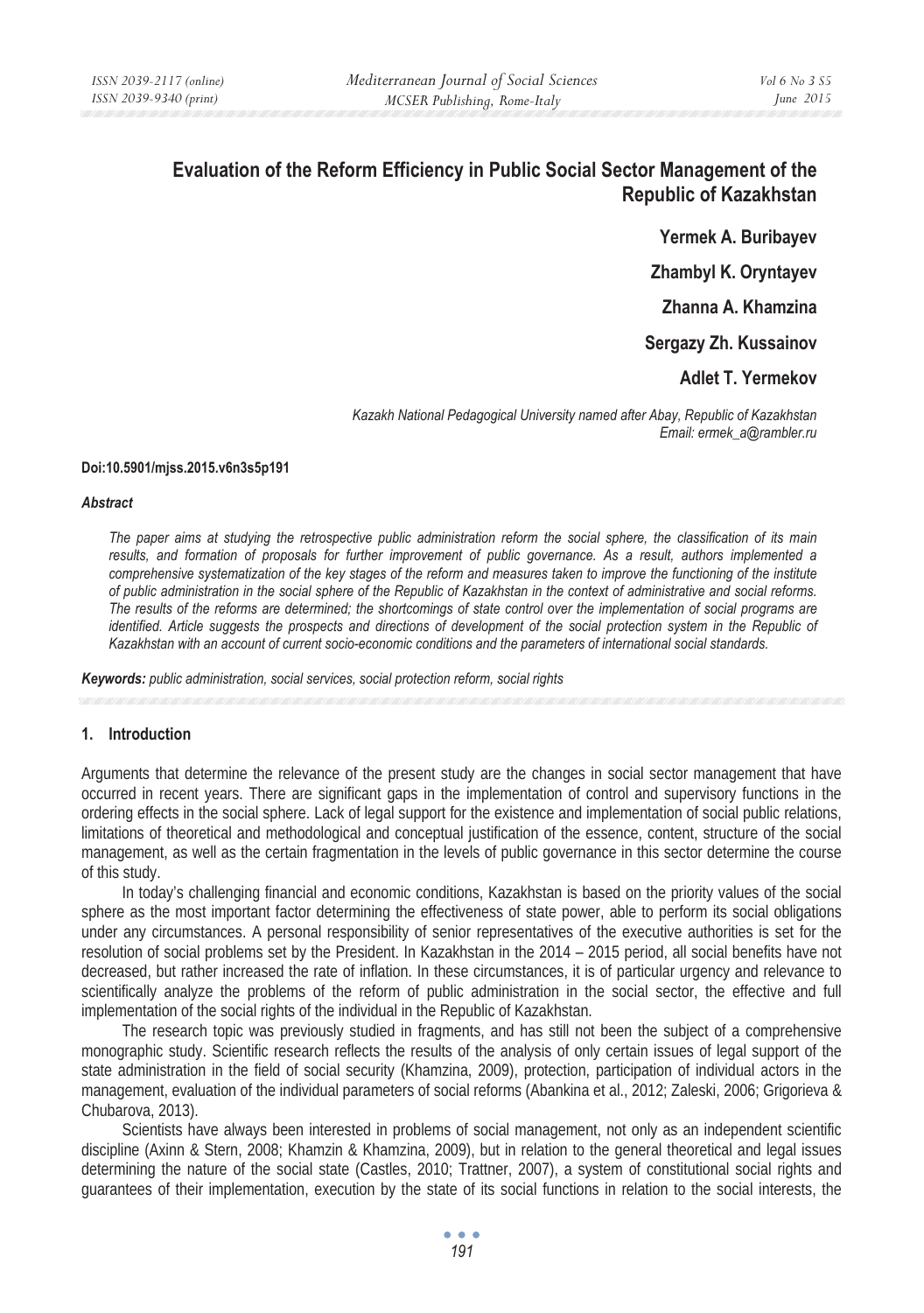| ISSN 2039-2117 (online) | Mediterranean Journal of Social Sciences | Vol 6 No. 3 S5 |
|-------------------------|------------------------------------------|----------------|
| ISSN 2039-9340 (print)  | MCSER Publishing, Rome-Italy             | June $2015$    |
|                         |                                          |                |

state social policy and in the framework of public governance, and other highly relevant phenomena on the problems of social development management (Duran & Kostin, 2011; Apostolova & Kosevich, 2008; Abdulkerimov, 2012; Chubarova, 2004; Castells, 2008). These issues are considered in the research of many universally recognized scientists. However, analysis of the available scientific research indicates the research topic to be little studied and the need for a new comprehensive view of the matter under consideration. The specificity of the present study is its complex retrospective analysis of administrative process in the social sphere of Kazakhstan; the substantiation of effective opportunities to improve the efficiency of the social management and its legal support.

The aim of this study is based on an analysis of the legal sources for social reform, the achievements of modern domestic and foreign scientific ideas to analyze the complex issues related to the dynamics of the relationship management of social sphere, paying special attention to the efficiency of the state social function. Research objectives require undergoing a retrospective study and analysis of the current state of reform in public administration of the social sector, ordering their main outcomes; analysis and offer solutions to problems of legal support as to increase the efficiency of public administration reform in the social sphere.

#### **2. Public Administration Reform in the Social Sector**

The process of reforming the social sphere has started since the Republic of Kazakhstan gained its independence, not being complete up-to-date. The research problem should be viewed from two perspectives: in terms of changes in social services governance, coupled with the social reforms carried out, and from the perspective of the ongoing administrative reform. The chosen approach for the study is build on analyzing the problem in conjunction with all relevant processes in the society and the state, involves a complete study of applying for reliable and valid conclusions.

The paper involves inductive, deductive, target-oriented, structural and functional methods of data analysis. The problem of public administration reform in the social sector is interdisciplinary in nature, covering the subjects of sociology, political, economic, legal sciences, which explains the appeal to the theoretical basis of the relevant research theory of administrative and legal science.

During the Soviet period of the development of Kazakhstan, the social protection was based on the principle of universal provision of solidarity system by reallocating the state budget within a single planning process. The state was combining the roles of ensuring participation in the social system, distributing the material resources and exercising control over the system functioning. However, with the acquisition of the independence by the Republic and the beginning of market reforms, the government was faced with the inefficiency of the social system directly as well as the principles of public governance. The problem were a lack of sufficient funds allocated for social purposes, ineffective management of available resources. The situation was aggravated by a sharp decline in the number of economically active population, in particular the disabled persons, rising unemployment, demographic situation, according to which the observed steady decline in the number of persons of working age with respect of pensioners. The economy in transition did not allow having sufficient resources to fulfill all previous obligations of the state.

In general, in designated conditions the government was forced to begin the reform of the social sector, corresponding to the principles of building a social state with a market economy, in which the social sphere is recognized as a priority. The reform was carried out in stages, but covered almost all social risks and forms of social protection. In fact, social reform was aimed at excluding the structure inherent in solidarity systems, which do the accumulation of funds allocated for social purposes, and distribution of material resources that make up the sources of financing of social activities, the provision of social benefits. In the context of market reforms, the construction of the economy on new principles, the solely redistributive duties of these structures proved ineffective. There has been a misuse of funds. Significant amounts of earmarked funds were not included in economic activity, there was no personal interest of recipients of payments to implement social benefits on time and in full, the duration of participation in the formation of funds by the recipients of social payments and the amount of contributions made were not taken into account.

The foregoing factors combined with the difficult economic situation in the country, characterized by a lack of adequate funding for social measures, have led to a situation in which the government was forced to start a social reform that was unpopular at that time among the population. The public administration reform in the social sector is presented in table 1.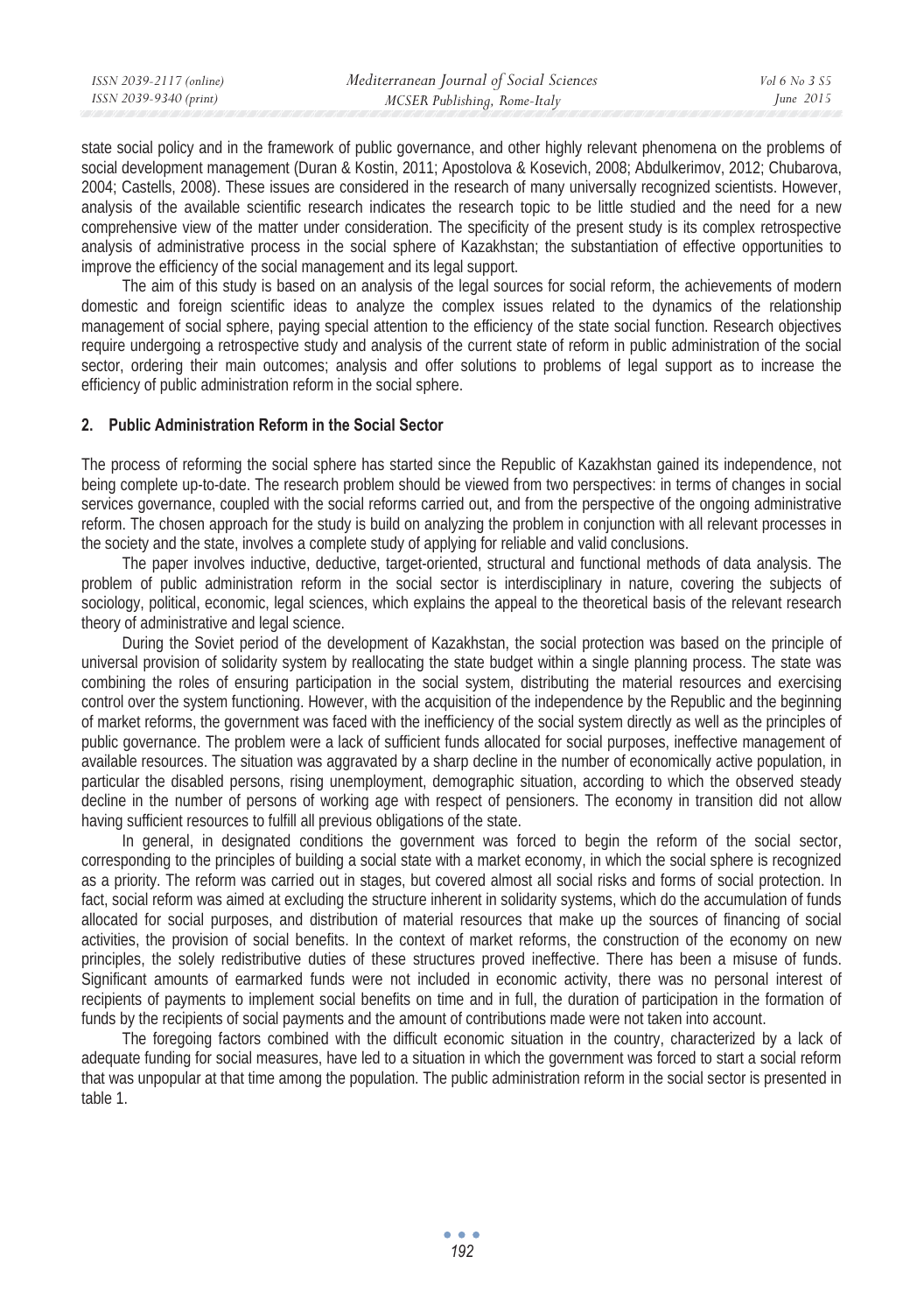# **Table 1.** Public administration reform in the social sector

| Period    | Main directions and results                                                                                                                                                                                                                                                                                                                                             |
|-----------|-------------------------------------------------------------------------------------------------------------------------------------------------------------------------------------------------------------------------------------------------------------------------------------------------------------------------------------------------------------------------|
| 1997-1999 | Formation of a national system of social protection and security; exclusion of specific entities, inherent in the Soviet<br>system, for distributing means for the financing of social activities and benefits; reform in the forms of social security<br>and social risks                                                                                              |
| 2001-2005 | Formation of the national funded pension system, assistance to poor, determine the status of entities engaged in<br>the management of the pension system                                                                                                                                                                                                                |
| 2007-2010 | Introduction of the principle of responsibility of local governments for the organizational and financial support of<br>certain forms of state obligations in social protection; introduction of a single system of electronic services to<br>citizens against social risks; improving governance mechanism for funded pension system and the social security<br>system |
| 2011-2014 | Elimination of pension funds, creation of a single public fund, development and phased implementation of state<br>standards of social services                                                                                                                                                                                                                          |

As a result, the first phase of social reforms of 1997-1999 happened:

- − The gradual increase in the retirement age;
- − Exclusion, of favorable grounds for pension payments, with a few exceptions, conjugate with the reduced retirement age;
- − Cancelation of the social disability pensions, loss of the breadwinner, introduction of state social benefits on these social risks;
- − Introduction of a funded pension system, being of mandatory participation;
- the National Center for pension payments was established, whose functions are to directly make payments of pensions and benefits from the budgetary funds; the implementation of a personalized account of mandatory pension contributions; transfer of compulsory pension contributions from contributors to pension funds;
- Were eliminated special structures involved in the governance of pensions and social insurance relations. Funding for this area has begun to be carried out directly from the budget without the formation of special distribution funds;
- − Eliminated the previous social security system from the national social protection system. The burden of social payments on social insurance risk has been transferred to other sources: a means of employers, the republican budget, personal retirement savings. In the period from 1st of January 1999 to 1st of January 2005 there was no overall system of social insurance on any social risks in Kazakhstan.

The second stage of social reform (1997 – 1999) characterized by a refusal to provide social benefits in natural value (i.e. in-kind benefits), introducing, in return, of a special government allowances. Replacing the preferential grounds for a pension with special state benefits, and a shift of burden of benefit payments for maternity leave from the State Social Insurance Fund of Kazakhstan to employers, the exception of compulsory social insurance of the social system, the abolition of a number of social benefits for unemployment, wellness services for workers and their families at the expense of special funds, and others.

The Concept of Social Protection (2001), approved by Government Resolution dated June 27, 2001 N 886, which was the program of further reforms of the social sphere, pointed out that at the initial stage of the transition period, the state was forced to deal with current issues of social protection against the background of inflation, budget deficit, recession production, increasing the share of the informal sector of the economy. As a result, reforms in the social sector were fragmentary, as a response to the current problems, except for the introduction of a funded pension system and the replacement of in-kind benefits with cash payments.

Favorable economic changes since the late 90s of the last century and the beginning of the 2000s allowed the move to create a comprehensive system of social protection against social risks. In this regard, there was a need to develop the aforementioned Concept of social protection of the population based on the priorities and opportunities of Kazakhstan in the present and the future.

The concept was designed for the implementation of the following measures: a) the introduction of compulsory insurance of employer's liability for harm to the life and health of the employee in the performance of duties; b) the introduction of social security against disability, loss of the breadwinner or work; c) transition to the appointment of social benefits on the basis of a single registration code of a natural person; d) gradual approximation of the minimum wage to a subsistence level; e) development of new forms of targeted assistance to needy citizens, including in the required forms of assistance from the budget of lump sum the benefits at birth, payments to families raising minor children.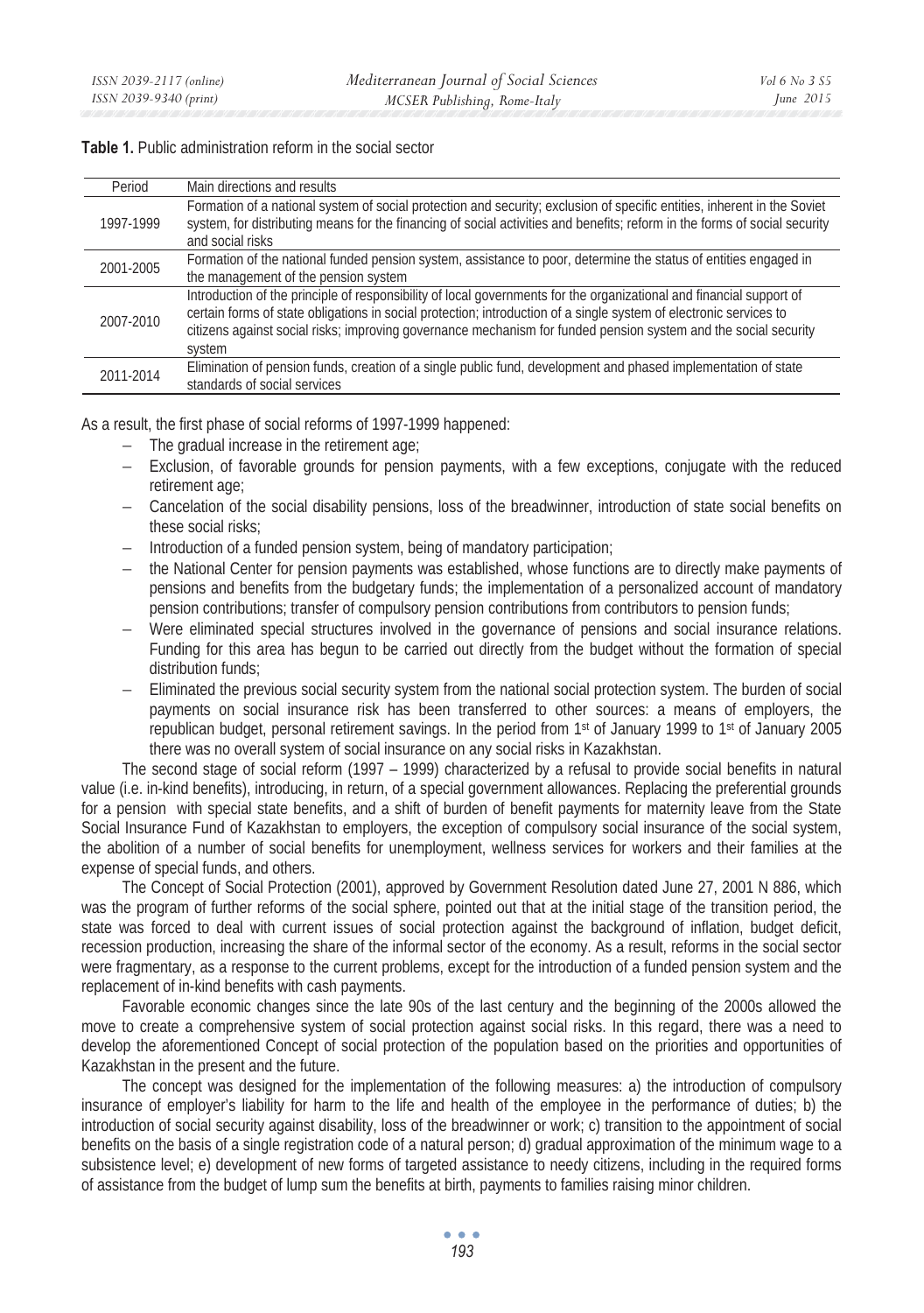| ISSN 2039-2117 (online) | Mediterranean Journal of Social Sciences | Vol 6 No 3 S5 |
|-------------------------|------------------------------------------|---------------|
| ISSN 2039-9340 (print)  | MCSER Publishing, Rome-Italy             | June 2015     |
|                         |                                          |               |

Analysis of the current state of the social sphere has shown that most of the measures provided by the Concept are implemented. However, measures such as the transition to the appointment of social benefits on the basis of a single registration code of a natural person, the development of new forms of targeted assistance to needy citizens remain unfulfilled.

It should be noted that the reforms of 2001 – 2005 did not include measures to improve organizational forms of social benefits, as well as measures to improve the efficiency of public administration in this area and the use of budget funds, as well as the development of organizational forms of social services, of social activities, as well as improved control of the legality in the social sphere, that, in our opinion, was a significant drawback of reforms, since the complexity and systemic change has been neglected.

Later reforms were implemented in a sectoral manner. There were adopted and implemented the "Development Program for funded pension system of Kazakhstan for 2005 – 2007", the "Program to combat poverty and unemployment for the period 2000 – 2002", the "Program for Reducing Poverty in the Republic of Kazakhstan for 2003 – 2005". The latter document on part of improving the institutions of society to reduce poverty provides measures to improve the activity of state agencies to reduce poverty; participation activities of non-governmental organizations and associations of trade unions to reduce poverty; measures for the participation of the private sector to reduce poverty and promote the involvement of vulnerable groups in decision-making on poverty. In this regard it was supposed to strengthen the control over the spending of budget funds allocated for the provision of social services, targeted assistance; ensure the activities of the permanent consultative and advisory committees on poverty reduction with the help of community organizations; prepare the proposals for the establishment of an institute of social workers in Kazakhstan using the experience of Western countries; enhance the role of social partnership in addressing issues of poverty reduction in determining the priorities of the territories, as well as the organization of monitoring and evaluation of aid effectiveness, taking into account the vulnerable groups and more.

As of today, we can say that not all the provisions of the program concerning the improvement of mechanisms of activity of state institutions and society in reducing poverty and unemployment found its full implementation. Firstly, due to declarative nature of individual provisions and, secondly, due to the adoption such forms of control over their execution over many of the provisions as the provision of information to the authority. Thus, in the above mentioned program to combat poverty provided a little more than ninety specific activities, which in their totality constitute an action plan for implementation of this program. More than sixty events should be completed by the provision information to the Government of the Republic of Kazakhstan by the responsible authorities. We suggest this form of the final work on the implementation of the state program is invalid because, in essence, the study of information, analysis, processing activities are forms that must precede the establishment of the program and cannot act as a result of its implementation. The use of this form makes the program useless for solving its goals and objectives. Reduction of poverty and unemployment cannot be by achieved providing information to the authorized body, since the collection and processing of information are everyday forms of public authorities.

In accordance with the legislation, the program must possess a basic property of clarity of the definition of the specific ways and mechanisms for their implementation. The election of such an element as the preparation of information to the authorized body in the mechanism of implementation of the program denies the program properties to achieve the goals and objectives that actually leads to a declarative nature of programs. In view of the above, we consider it necessary, first, to implement legally binding obligation to the mechanism of implementation of programs and, secondly, to eliminate the use of forms of programs – preparation of information. Moreover, for the reasons stated above it is unacceptable to state the preparation of proposals to the authority as the final type of work in the mechanism of program implementation. On the basis of the collected and analyzed information on a certain issue, must be the proposals to the authorized agency. In turn, the development of complex sectoral programs with concrete steps to achieve the goals and objectives should be based on this data.

Further reform of the social sphere was carried out on the basis of the sectoral "Program for the further deepening of social reforms in the Republic of Kazakhstan for 2005 – 2007" (2004). One of the main objectives of its implementation was to improve the management of the social security system, which included mechanisms such as: 1) the regional dimension of social reform deepening, 2) improving information security and social statistics, 3) staffing.

The first area indicated that the deepening of social reforms requires further optimization and redistribution of system management functions of social security between the central and local government agencies. The following challenges in the implementation of the program were nominated to the central executive body: the formation of a national social security policy, the development of approaches to phase alignment of the conditions for accessibility of regional social services, methodological assistance in the design and implementation of social development programs of the regions. The second area indicated on work to create a unified system of electronic services to citizens, and the third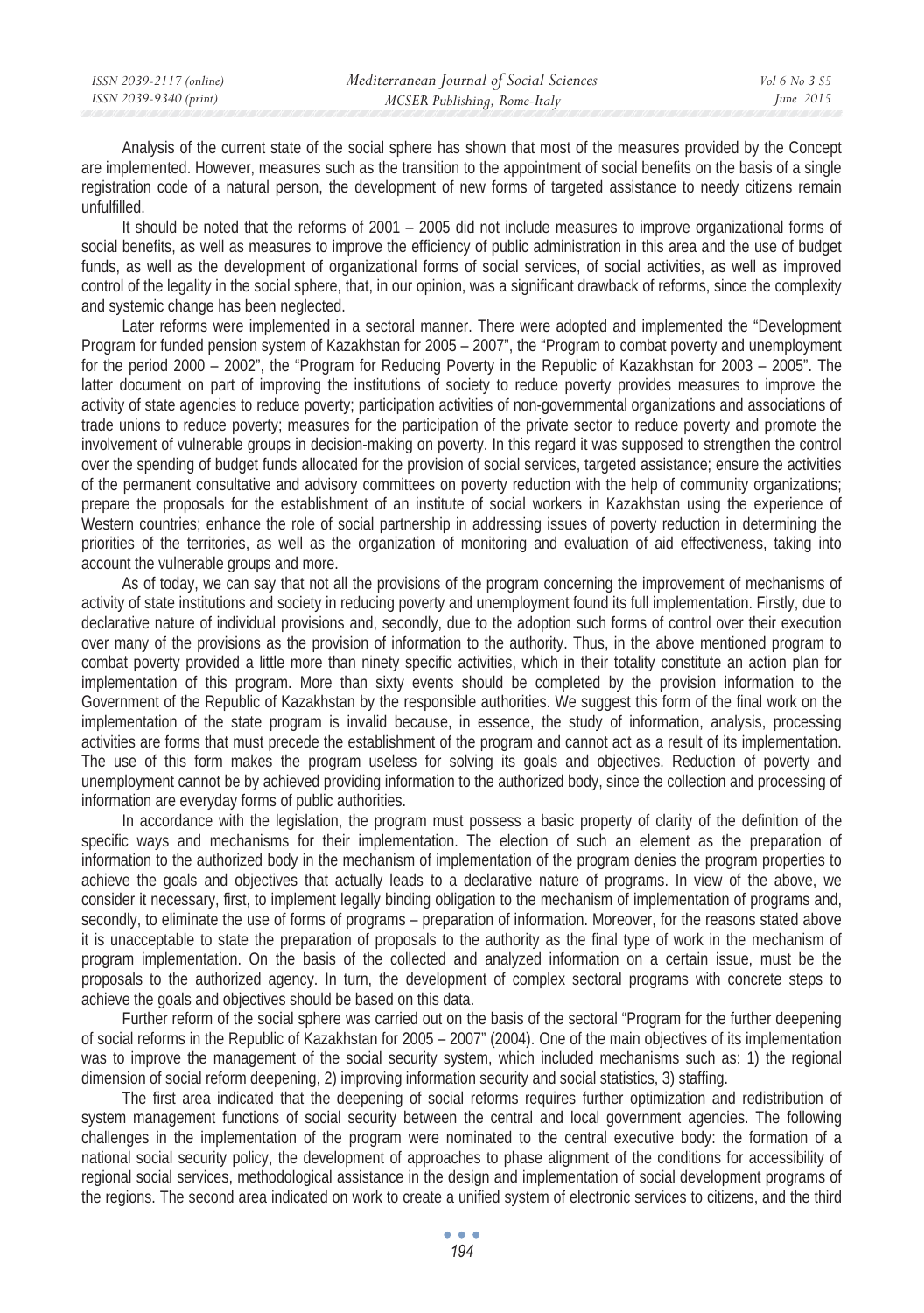| ISSN 2039-2117 (online) | Mediterranean Journal of Social Sciences | <i>Vol</i> 6 No 3 S5 |
|-------------------------|------------------------------------------|----------------------|
| ISSN 2039-9340 (print)  | MCSER Publishing, Rome-Italy             | June $2015$          |

aspect involves the creation of conditions for advanced training of personnel of the social security system.

It should be noted that almost all measures provided within the program under study is aimed at further improving the management of the social sphere and providing a concrete form of records for the completed activities.

Further stages of social reforms related to the implementation of "The medium-term plan of socio-economic development of the Republic of Kazakhstan for 2008 – 2010", where an increase the level of pension and social security of the population, as well as further improvement of the legislation is indicated as the purpose of measures to improve the social security system.

The follows objectives were set in order to achieve this goal: gradual increase in the amount of the basic state pension payments (at 40% of the subsistence minimum); introduction of additional benefits for persons with a work out experience in hazardous and harsh working conditions by 1 January 1998; expanding of coverage of funded pension system services; compulsory social insurance for working women in case of pregnancy, childbirth and child care until the child reaches the age of one year; ensure transparency of accumulative pension funds. However, from the above mentioned objectives of the social sphere, have been resolved only those that are clearly defined in terms of the parameters that need to be achieved and addressed. Tasks with a formally undefined, but in essence, a declarative character, did not find their solutions. Including: expanding population coverage with funded pension system service; ensure transparency of accumulative pension funds.

In general, the public administration reform of the social sector, as already noted, cannot be considered in isolation from the ongoing reforms of public administration across the state. In this aspect, the system of social sector governance has gone through all the stages of the administrative reform that took place throughout the formation and development of our state. In our view, there are several important steps in the reform of the social sector.

- 1. Establishment of national public authorities engaged in social sector governance after gaining sovereignty and independence of the Republic of Kazakhstan (RK).
- 2. Structural optimization of public authorities, a redistribution of functions and powers.
- 3. Partial amplification of decentralization of government guarantees over realization of the social rights of the individual, as expressed in the introduction in 2001 of targeted social assistance in to the national social security system. It has become a form of financial support for people (families) with the lowest income, funded by the local budgets, appointed by the local executive bodies, but guaranteed by a centralized regulatory legal act – the RK Law of July 17, 2001 № 246-II "On state targeted social assistance". Social assistance is a means of combating poverty by raising incomes to a subsistence minimum (i.e. living wage). A subsistence minimum is the required minimum amount of cash income per person equal in magnitude to the minimum consumer basket, which in turn includes the cost of the food basket and the cost of non-food goods and services. The poverty line is determined on a quarterly basis at a rate of 40 per cent of the cost of the minimum necessary non-food products and services of the subsistence minimum. The right to targeted social assistance is granted to citizens with incomes not exceeding the poverty line.
- 4. Improving public administration of the funded pension system and the social security system, which included the emergence of new structures in the control system, the reform of the principles and techniques of social benefits.

The process of public administration reform of the social sphere corresponds with the goals and objectives of the administrative reform, and the expected results are derived from the expected outcome of the administrative reform. In general, it can be argued that the reform of social management is an integral part of the administrative reform. While social transformations consist of two main areas: changes in the forms and methods of social benefits, i.e. the structure of material social relations and transformation of public administration system of the social objects, the subjects of social relations. In this case, the above two areas cannot be considered in isolation from each other, since these processes are interrelated and interdependent.

Particular attention should be given to the development and implementation of standards of public social services in government agencies and organizations that provide social services directly to the public. We believe that this aspect requires a comprehensive approach to each social group, for each type of social risk, fact. Thus, we believe it is necessary to carry out the development of standards of social services in confirming the following life events, defined as social facts: disability (both general and special, either fully or partially); retirement age; loss of breadwinner; work in special conditions; birth of a child; adoption of the child; monthly income of a person or the whole family below the poverty line; participation in hostilities; living in areas exposed to environmentally adverse factors, and the impact on the face the consequences of nuclear testing; a socially significant disease; a family of four or more children; the impact of measures on the face of political repression; unemployment and some other.

Next, is it needed to carry out more detailed differentiation of public services, such as distinguish between the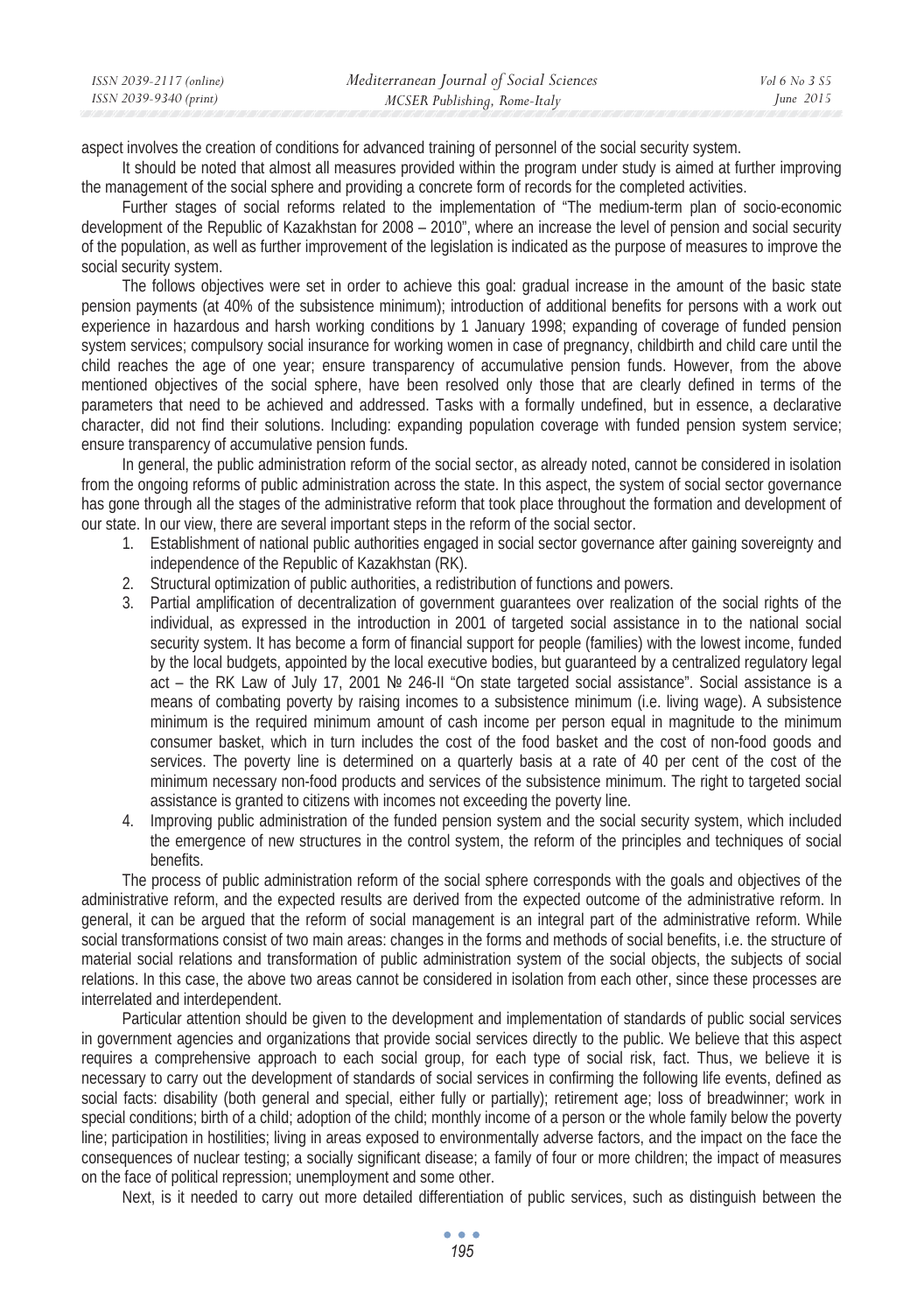| ISSN 2039-2117 (online) | Mediterranean Journal of Social Sciences | Vol 6 No 3 S5 |
|-------------------------|------------------------------------------|---------------|
| ISSN 2039-9340 (print)  | MCSER Publishing, Rome-Italy             | June 2015     |
|                         |                                          |               |

social standards of disabled of the first, second, and third groups, children with disabilities, are the essential differences in the provision of certain services depending on the criteria of disability (disability due to general or occupational disease, due to wound, injury, disease, obtained during military service). Only with the more socially significant differentiation of facts, it is possible to provide objective and social justice enshrined in norms and standards of the volumes of public social services. In this aspect, we believe it possible to highlight and develop a separate standard of public services for social services in special social institutions.

#### **3. Public Governance and Control Over the Social Sector**

The analysis of the social control structure over the social sector leads to the conclusion that the government system lacks a responsible body for supervising compliance with social legislation and social rights, and also responsible for the creation and adherence to the rule of law in the social sphere. In this regard, of particular relevance are such areas of administrative reform, as the development of a system of annual evaluation and audit the effectiveness of central and local government bodies in this field; development and implementation of rating system of public authorities, taking into account the degree of achievement of strategic objectives, the quality of public services, the effectiveness of the implementation of policy documents and other indicators; regular public opinion polls as to assess the quality of public social services; creation of a system for evaluating the performance of civil servants in the social sector.

The above mentioned and other areas of administrative reform, such as improvement of the governance structures; ensuring the optimal number of employees in state bodies and organizations; development of proposals for improving the remuneration system of employees in state bodies and organizations also fully apply to the social sphere of public administration. Salaries of social workers is the lowest, with significant functional load per employee. According to the Agency for Statistics of Kazakhstan, in 2008 the amount of 505 USD was the average republican salary, whereas the salary in the field of health and social service provision was 299 USD. A similar trend of significant backlog is constantly observed in the following official statistical reports. The average monthly nominal wage per employee amounted to 679 USD in 2012, 717 USD in 2013, and 668 USD in 2014. At the same time, the wages of social workers was 541 USD in 2012, 540 USD in 2013, and 350 USD in 2014. That is an average of 30 percent lag in payment of social workers from the nationwide salaries (over the past three years).

Allocated problem has become one of the objectives of the program implemented in Kazakhstan – "Employment Roadmap 2020". One of its objectives – a new model of the system of remuneration of civil servants, which is being implemented from the 1st of July 2015. The roadmap provides increase in wages of employees in state institutions and state-owned enterprises, up to 28% in health sector, education - up to 29%, and up to 40% in other areas, aimed at overcoming the backlog in salaries from wages in the private sector and the economy in general.

The current stage of public administration reform in social sector is associated with the adoption and implementation of the Concept of further modernization of the pension system of Kazakhstan until 2030 (The concept…, 2014). The purpose of the Concept of modernization of the pension system is to increase the pensions of citizens. For these purposes, the distribution of responsibility for the pensions of citizens among the workers, employers and the state is provided. Thus, workers will produce the transfer of 10% of compulsory pension contributions from wages in the Single accumulative pension fund. Employers will transfer 5% of payroll to employees. This system will be as notional defined contribution, including both cumulative and solidarity principle. Cumulative principle is that the account will be opened in the accumulation fund, savings are invested, and solidarity – is that the pension is paid for lifetime. The state will pay the basic pension depending on seniority or experience of participation in the pension system. Thus, it is assumed to leave the principle of "egalitarianism" in the appointment of the basic pension. In accordance with current amendments, 50% of the subsistence minimum will receive persons with seniority of 10 years, 20 years – 70%, 35 – 100% of the subsistence minimum. It is expected that by the 1<sup>st</sup> of July 2017 about 2 million pensioners will be held a recalculated basic pension and the additional requirements for the annual payments will be one and a half billion US dollars.

The final area of reforming the public policy in the social sector are the changes of ideology of social assistance. It involves the introduction of conditional social assistance for low-income families with able-bodied family members. Conditionality is as follows – the able-bodied member of the family takes a responsibility to pass adaptation services or participate in active measures to promote employment, while the local executive bodies undertake responsibilities to pay a targeted social assistance amounting to 60% of the subsistence minimum for each family member.

## **4. Concluding Remarks**

Social reform is a multifaceted, complex phenomenon, being conditionally divided into separate stages and isolated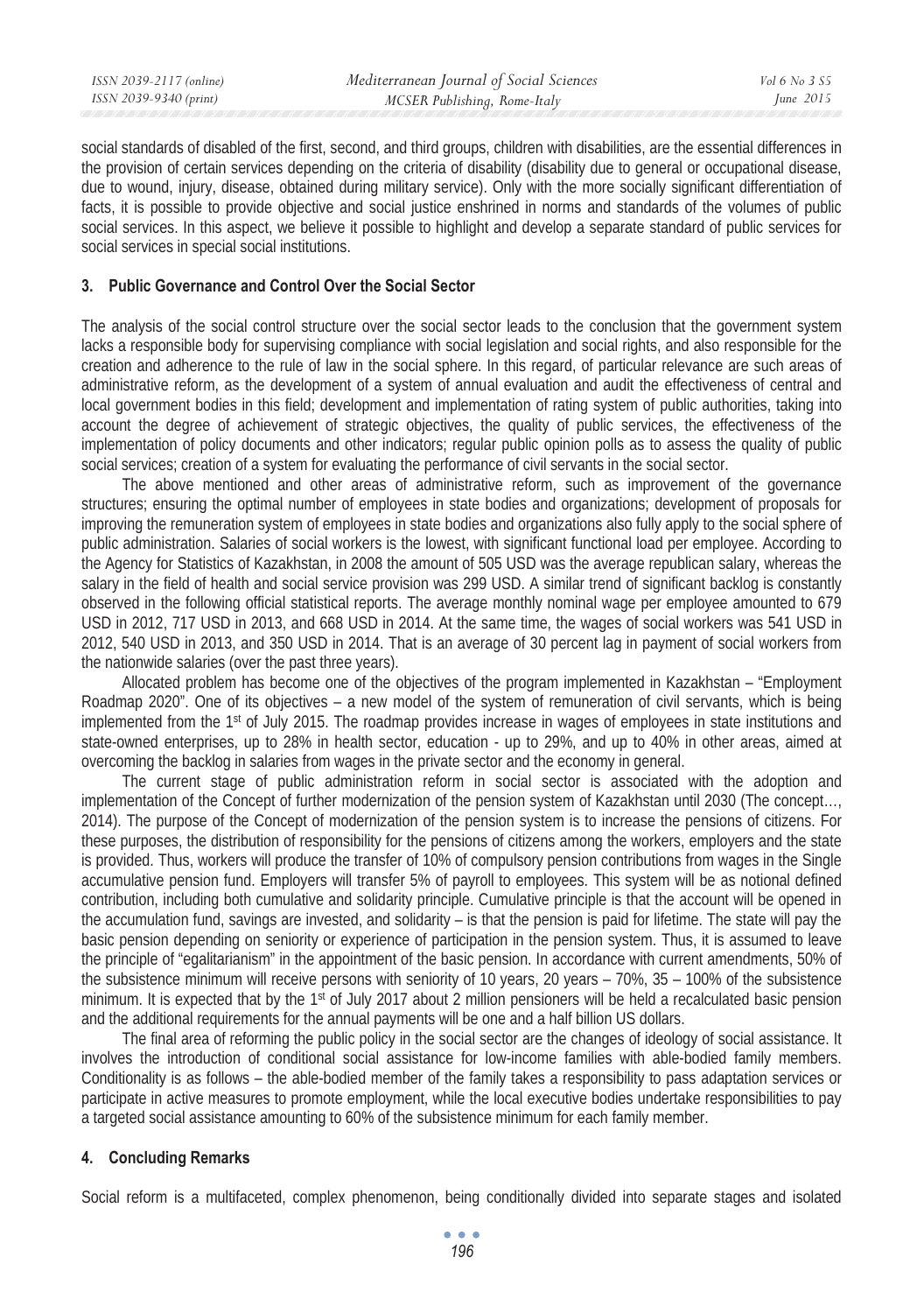| ISSN 2039-2117 (online) | Mediterranean Journal of Social Sciences | Vol 6 No 3 S5 |
|-------------------------|------------------------------------------|---------------|
| ISSN 2039-9340 (print)  | MCSER Publishing, Rome-Italy             | June $2015$   |

areas. Current analysis shows the social sphere is being reformed until now, while the main directions in this area are:

- use of existing and creation of new secure instruments for financing the pension savings;
- provision of state guarantees of the safety of pension savings;
- ensuring the right to a pension on preferential basis to persons engaged in labor activity in special conditions;
- − raising the minimum subsistence level by expanding the list of norms of its components;
- an increase in the level of social security to a living wage for persons with disabilities, survivors, the elderly, women caring for children up to three years of age;
- − coverage of all social risks by the social security system;
- − development and implementation of social standards of appropriate social services;
- − creation of a system monitoring the state of a mode of legality in the social sphere and the quality of social services;
- − implementation of measures stimulating the attraction of highly qualified specialists in to social work.

Outlined vectors of the state activities in the social sphere imply a continuation of measures for social reform and related processes in the legal sphere of the state, as a necessary tool to perform the constitutional guarantees of social rights of citizens of Kazakhstan. Thus, based on a comprehensive analysis of the characteristics of the social reforms in Kazakhstan, authors identified the main important steps in reforming the governance of social sector: 1) the establishment of national governance bodies in the social sector after gaining sovereignty and independence of the Republic of Kazakhstan; 2) structural optimization of public authorities, a redistribution of functions and powers in order to create a single body eligible to social management, as well as increased financial control over the activities of the funded (i.e. accumulative) pension system; 3) partially increased decentralization of government guarantees over the social rights of the individual; 4) improvement of public administration of the funded pension system and the social security system, which included the development of new control structures and reform of the principles and techniques of social benefits; 5) the current stage, which includes a comprehensive reform of the social management: the development and implementation of social standards, improvement of social legislation; implementation of the principles of universality, combined with an individual approach in the provision of social benefits and other areas, corresponding with the main directions of the administrative reform carried out in Kazakhstan.

The main areas of public administration reform in the social sector until 2020 in Kazakhstan, with an account of national circumstances and international experience should be: a) improvement of the system of support for mothers and children in order to create favorable conditions to encourage fertility, support large families and young families with children; b) resolving the simultaneous employment of young people, people of pre-retirement and old age; c) improvement of external migration in order to attract highly qualified specialists and create an open market to attract foreign labor; d) take into account the recommendations of international institutions of social activity on the approximation of national labor standards to the standards of developed countries; e) improvement of the mechanism for the appointment of state basic pension at a basic level in order to reduce poverty among pensioners and encourage citizen participation in the pension system; f) introduction of an additional compulsory component of pensions – notional defined contribution (NDC), formed from 5% of employer contributions for the benefit of its employees; g) introduction of new forms of conditional cash assistance, in the form of the contract system, providing active support with mandatory participation in vocational training and retraining, job search and placement services; h) continuation of reforms in the system of special social services.

#### **References**

Abankina, I.V., Abankina, T., Nikolayenko, E., Seroshtan, E., & Filatova, L. (2012). The Effects of Reform on the Performance of Higher Education Institutions. *Journal of Applied Research in Higher Education*, 4 (1), 23-41.

Abdulkerimov, K.K. (2012). Development and Implementation of social policy in modern Russia. *Modern problems of science and education*, 6. [Online] Available: www.science-education.ru/106-7481 (March 20, 2015).

Apostolova, T.M., & Kosevich, N.R. (2008). *Social policy and legal framework for its implementation: a tutorial*. Moscow: VLADOS.

Axinn, J., & Stern, M.J. (2008). *Social Welfare: A History of the American Response to Need* (7th ed.). Boston, MA: Pearson/Allyn and Bacon.

Castells, M. (2008). The New Public Sphere: Global Civil Society, Communication Networks, and Global Governance. *The Annals of the American Academy of Political and Social Science*, 616 (1), 78-93.

Castles F.G. (2010). *The Oxford Handbook of the Welfare State*. Oxford University Press.

Chubarova, T. (2004). Social Policy and Health Care Reform in Russia. In: G. Hinterregger, & H.-G. Heinrich (eds.). *Russia—Continuity and Change. Springer*, Wien – New York.

Concept of becoming one of the 30 most developed countries of the world (2014). Approved by Decree of the President of the Republic